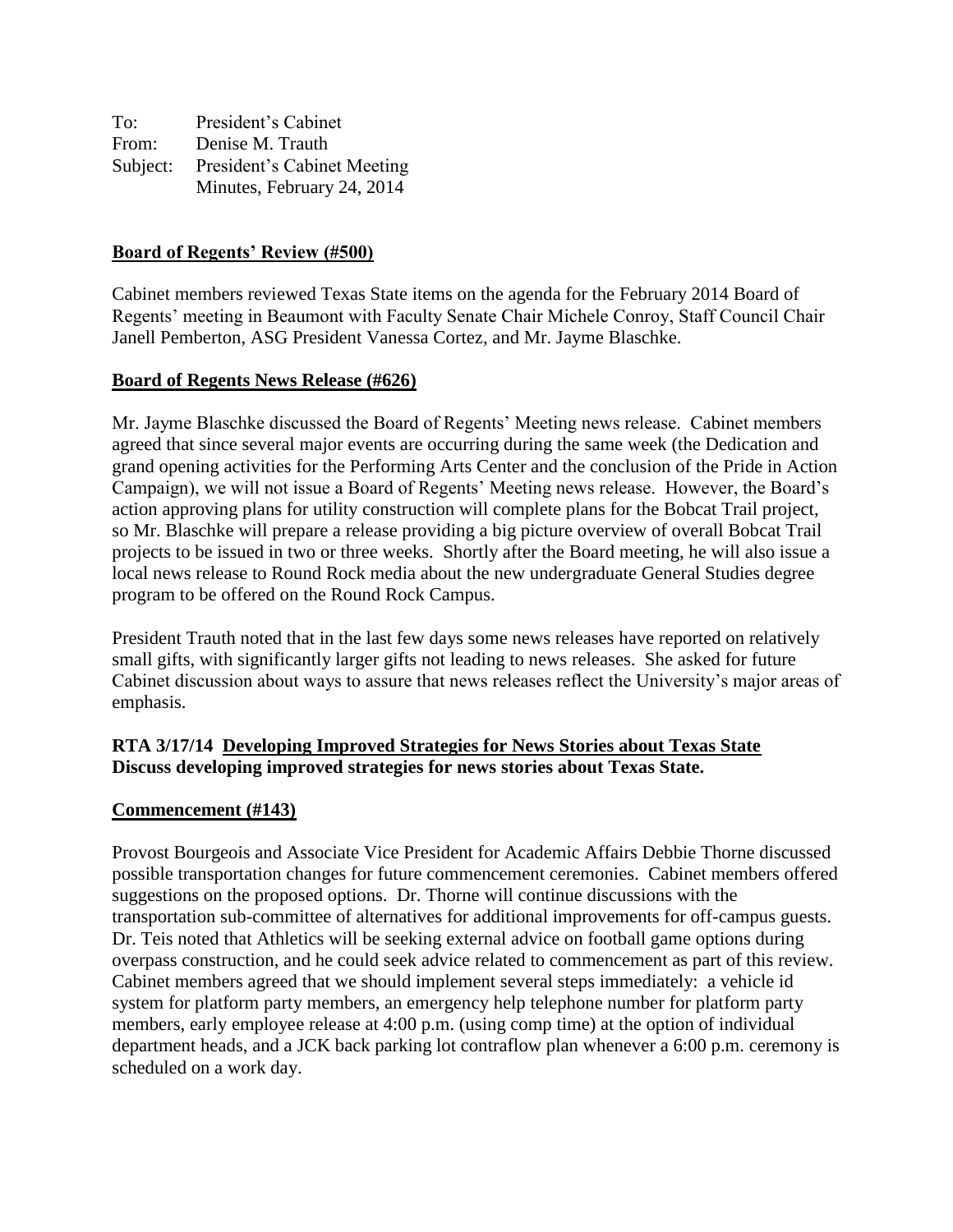## **Texas State Videos for Televised 2014-2015 Athletic Games (#699)**

Provost Bourgeois noted that he shared the sample line drawing concept with Cabinet members. Cabinet members endorsed this approach, coupled with images and voice over scripts. Dr. Teis reported that we are adding seven baseball games to the Austin television contract, providing more opportunities for use of videos. Dr. Michael Heintze shared possible talking points. Dr. Breier noted that some talking points have not been effective with alumni audiences, such as: graduation rate information and the emerging research university label. Cabinet members offered several ideas, summarized by Dr. Heintze as information about total enrollment, location, academic programs, geographical diversity, and the retention rate/student organizations. The notion of how Texas State reflects the "New Texas" was also suggested. Dr. Heintze will continue his work developing both short (30 second) and long (60 second) sample scripts.

# **RTA 4/7/14 Review sample scripts for 2014-2015 videos.**

# **Legislative Appropriations Request (LAR) (#607)**

President Trauth reported that she spoke with Chancellor Brian McCall about Exceptional Items, and they agreed that we will not submit an exceptional Item request related to Hazlewood costs. Mr. Nance reported that at the last TASCUBO meeting, former legislator Tommy Williams suggested that higher education should move from a focus on the funding mechanism (Tuition Revenue Bonds) to a focus only on the need for facilities, leaving the funding mechanism to the Legislature. Cabinet members agreed that our two highest priority Exceptional Item Requests for the 84th Session would continue to be the Engineering and Science Building and Health Professions Building #1, and we now need to determine the next highest priority for Exceptional Items. Cabinet members suggested that STAR Park, and/or the operating expenses for equipment associated with materials science laboratories might be appropriate. Vice Chancellor Sean Cunningham has indicated that he and other System staff members are ready to begin meeting with System Presidents and their staffs about legislative priorities after the February 2014 Board meeting. President Trauth asked Dr. Gratz to work with Vice Chancellor Cunningham to schedule a Cabinet visit by TSUS staff members Sean Cunningham, Mike Wintemute, and Daniel Harper as soon as possible.

## **Establish Institutional Committees for Alcohol and Drug and Mental Health**

Dr. Smith reported that after reviewing findings from two task forces addressing alcohol and drug and mental health, she recommends that Texas State establish two ongoing (standing) committees as part of the Roster of Councils, Committees, and Teams in the Division of Student Affairs to begin the implementation of the recommendations from these task forces. Dr. Smith agreed to prepare charges for these cross-divisional committees and to review the membership of these committees. Cabinet members endorsed this recommendation, and President Trauth approved.